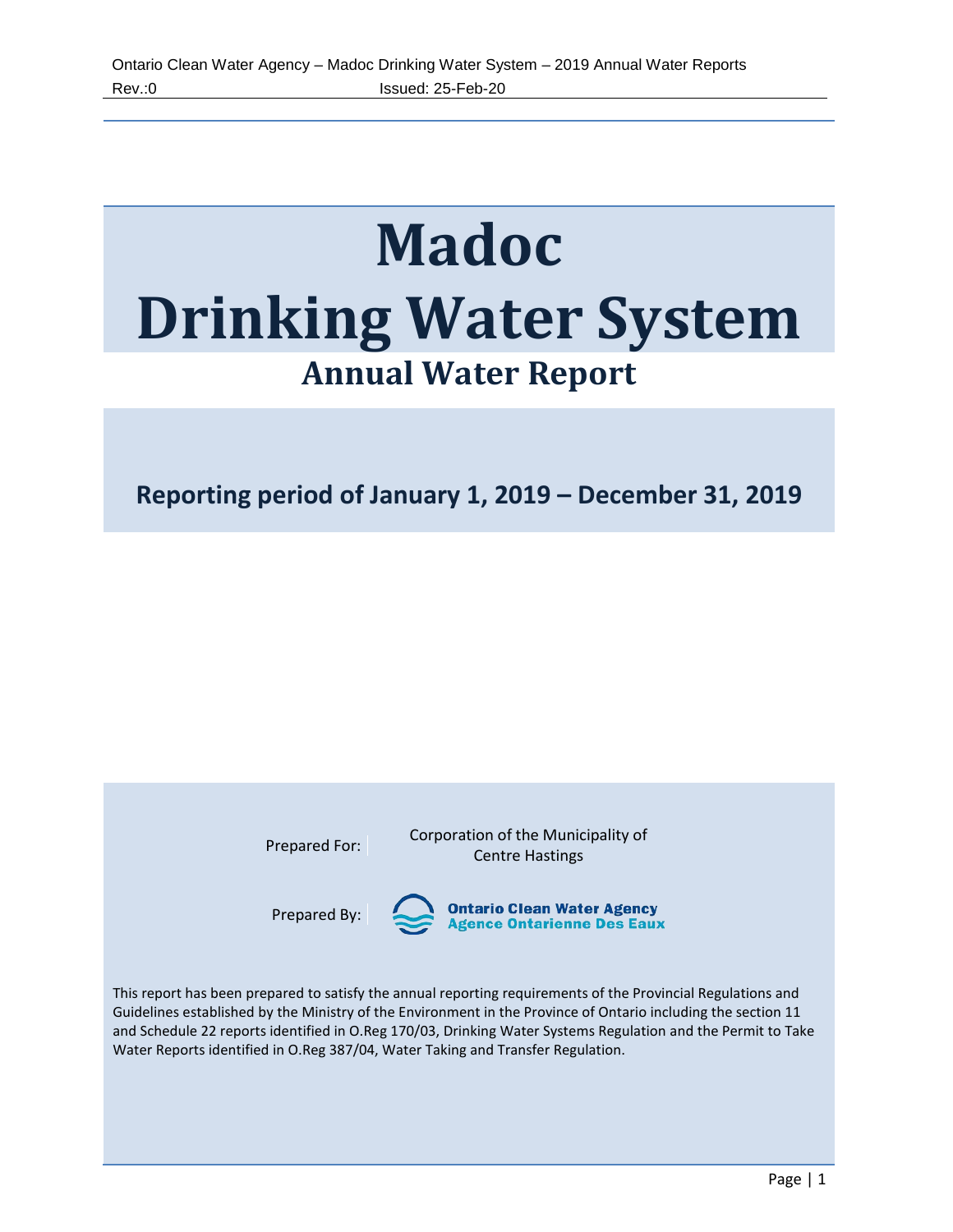# **Table of Contents**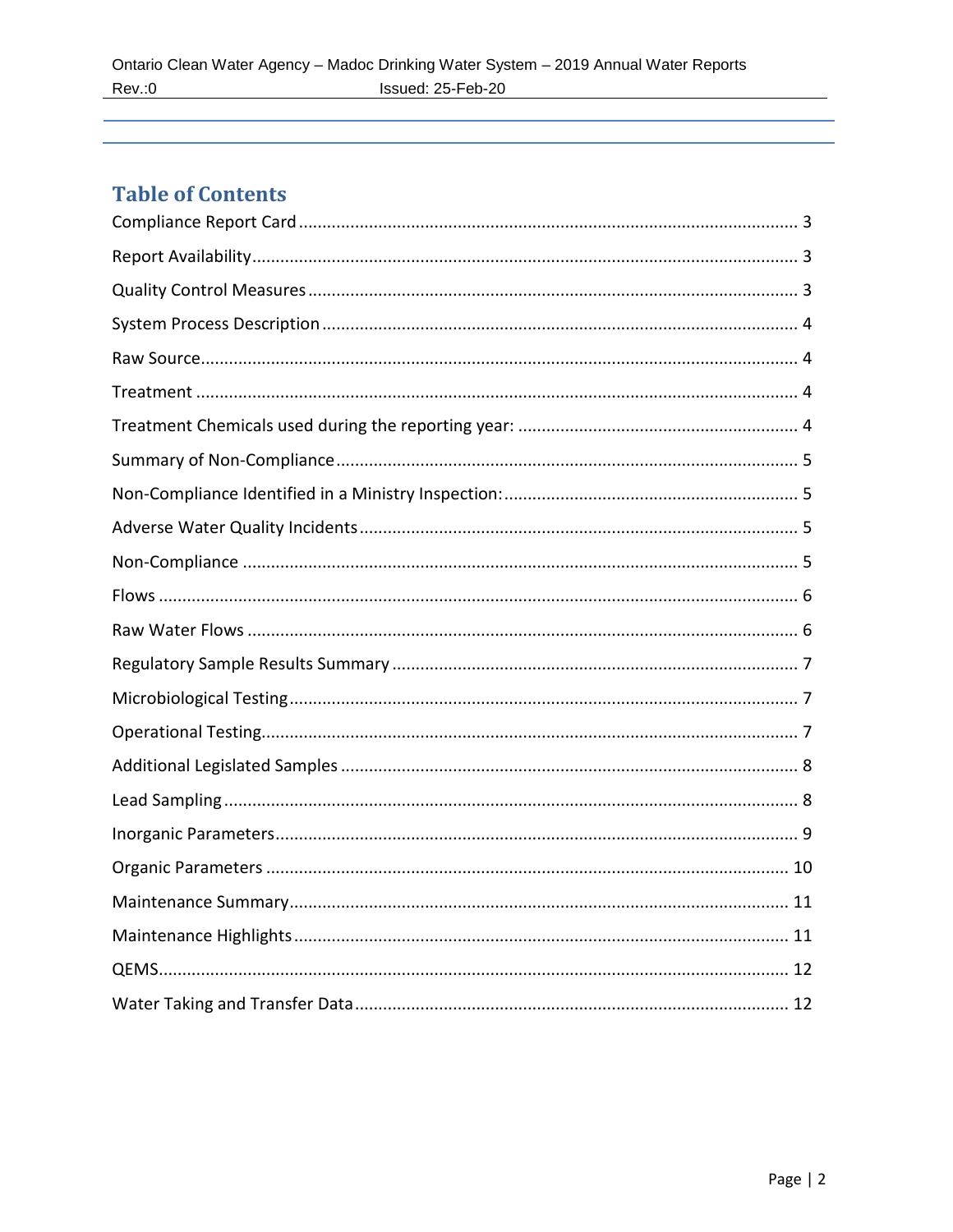# <span id="page-2-0"></span>**Compliance Report Card**

| Drinking Water System Number:   | 220001575                                          |
|---------------------------------|----------------------------------------------------|
| System Owner:                   | Corporation of the Municipality of Centre Hastings |
| <b>Operating Authority:</b>     | <b>Ontario Clean Water Agency</b>                  |
| Drinking Water System Category: | Large Municipal Residential                        |
| <b>Reporting Period:</b>        | January 1, 2019 - December 31, 2019                |

## <span id="page-2-1"></span>**Report Availability**

| <b>Population Served:</b>                                 | < 10,000                                   |
|-----------------------------------------------------------|--------------------------------------------|
| Website where the annual report can be viewed by the      | www.centrehastings.com                     |
| public:                                                   |                                            |
| Alternate location were annual report will be available   | <b>Municipal Office</b>                    |
| for inspection and is free of charge:                     |                                            |
| How are system users notified that the annual report is   | Public access/notice via Municipal Website |
| available and is free of charge?                          |                                            |
| Number of Designated Facilities served:                   | None                                       |
| Has a copy of this report been provided to all Designated | N/A                                        |
| Facilities?                                               |                                            |
| Number of Interested Parties reported to:                 | N/A                                        |
| Has a copy of this report been provided to all Interested | N/A                                        |
| Parties?                                                  |                                            |
| The following Drinking-Water Systems receive drinking     | N/A                                        |
| water from this system:                                   |                                            |
| Has a copy of this report been provided to connected      | N/A                                        |
| owners?                                                   |                                            |

| <b>Event Summary</b>                                 | # of Events | Date            | <b>Details</b>                                                                         |
|------------------------------------------------------|-------------|-----------------|----------------------------------------------------------------------------------------|
| <b>Ministry of Environment</b><br><b>Inspections</b> | 1           | Jan 31,<br>2019 | Announced – Detailed Drinking Water<br>Inspection - Final Inspection Rating of<br>100% |
| <b>Ministry of Labour Inspections</b>                | 0           |                 |                                                                                        |
| <b>DWQMS Audits</b>                                  | 1           | Jul 8.<br>2019  | 36 Month Audit performed by SAI Global                                                 |
| AWQI's                                               | 0           |                 |                                                                                        |
| <b>Non-Compliance</b>                                | 0           |                 |                                                                                        |
| <b>Community Complaints</b>                          | 0           |                 |                                                                                        |
| <b>Spills</b>                                        | 0           |                 |                                                                                        |

# <span id="page-2-2"></span>**Quality Control Measures**

Corporation of the Municipality of Centre Hastings facilities are part of OCWA's operational Trent Valley Hub. The facilities are supported by hub, regional and corporate resources. Operational Services are delivered by OCWA staff that live and work in the surrounding area. OCWA operates facilities in compliance with applicable regulations. The facility has comprehensive manuals detailing operations, maintenance,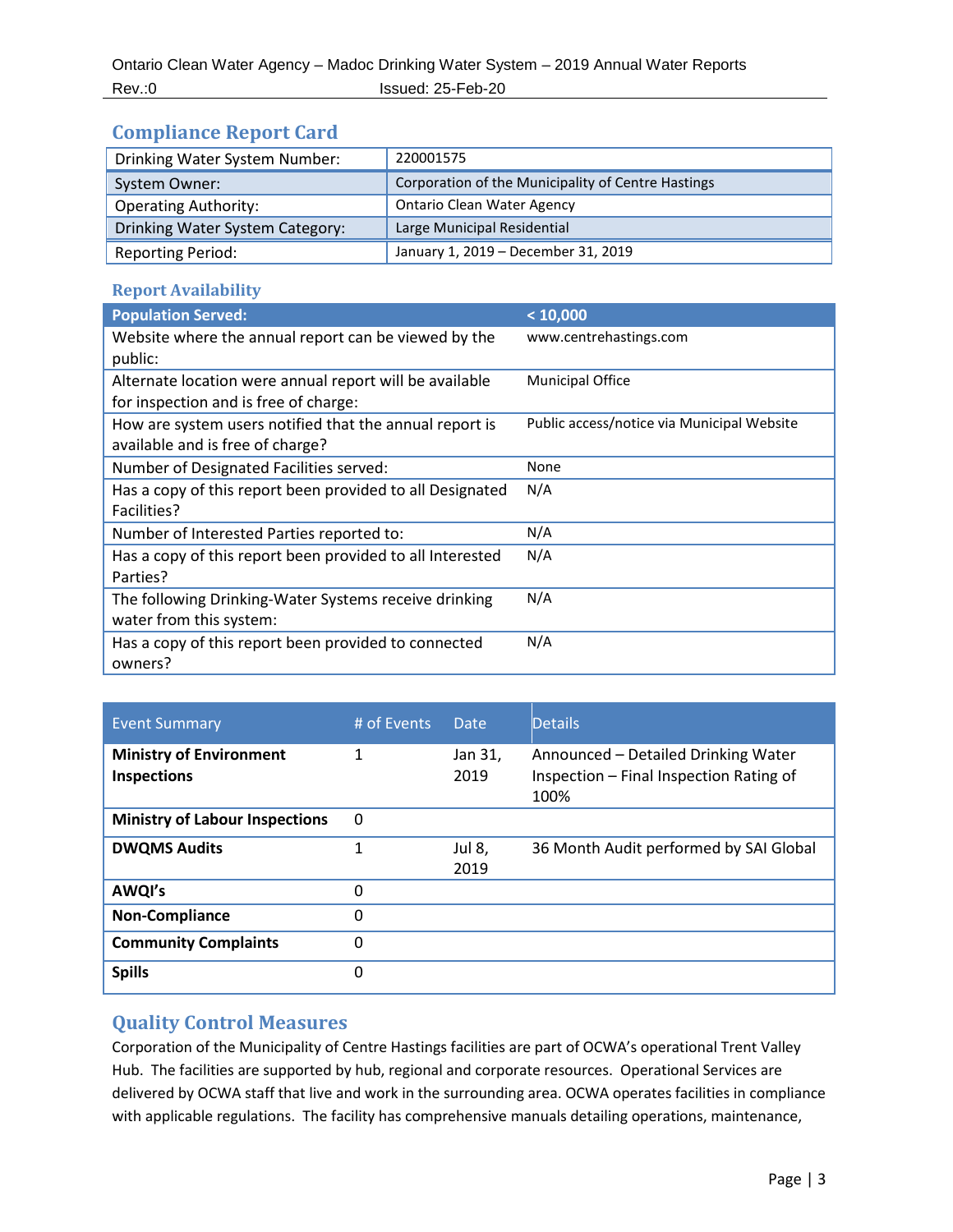instrumentation, and emergency procedures. All procedures are treated as active documents, with annual reviews.

OCWA has additional "Value Added" and operational support services that Corporation of the Municipality of Centre Hastings benefits from including:

- Access to a network of operational compliance and support experts at the regional and corporate level, as well as affiliated programs that include the following:
	- o Quality & Environmental Management System, Occupational Health & Safety System and an internal compliance audit system.
	- o Process Data Collection (PDC) and PDM (WISKI) facility operating information repository, which consolidates field data, online instrumentation, and electronic receipt of lab test results for reporting, tracking and analysis.
	- o Work Management System (WMS) tracks and reports maintenance activities, and creates predictive and preventative reports.
	- o Outpost 5 wide-area SCADA system allows for process optimization and data logging, process trending, remote alarming and optimization of staff time.
- Client reporting which includes operational data, equipment inventory, financial statements, maintenance work orders, and capital status reports
- Site-Specific Contingency Plans and Standard Operating Procedures
- Use of accredited laboratories
- Access to a network of operational compliance and support experts at the hub, region and corporate level
- Additional support in response to unusual circumstances, and extra support in an emergency.
- Use of sampling schedules for external laboratory sampling

# <span id="page-3-0"></span>**System Process Description**

#### <span id="page-3-1"></span>**Raw Source**

Raw water source for the Madoc Drinking Water System are two groundwater wells. The Rollins Well (Well 3) is considered the main water supply well, while the Whytock Well (Well 2) is proposed as a secondary standby well.

#### <span id="page-3-2"></span>**Treatment**

A two well supply system, Well # 3– Rollins Street and Well #2 – Whytock Street. Both wells are considered to be groundwater under the direct influence of surface water (GUDI). Well #3 treatment system consists of a dual train cartridge filtration system. The Well #2 treatment system consists of a single train cartridge filtration system. Well #2 went offline on May 31, 2010 and is now a stand-by well. Both wells utilize filtration and ultraviolet light application for primary disinfection and sodium hypochlorite for secondary disinfection and are equipped with on-line alarmed continuous analyzers for treated water free chlorine residual and turbidity. Distribution free chlorine residual is continuously monitored with an on-line alarmed chlorine analyzer. The facility also contains a well pump lock out system in the case disinfection failure.

#### <span id="page-3-3"></span>**Treatment Chemicals used during the reporting year:**

| <b>Chemical Name</b> | Use                 | Supplier        |
|----------------------|---------------------|-----------------|
| Sodium Hypochlorite  | <b>Disinfection</b> | <b>Brenntag</b> |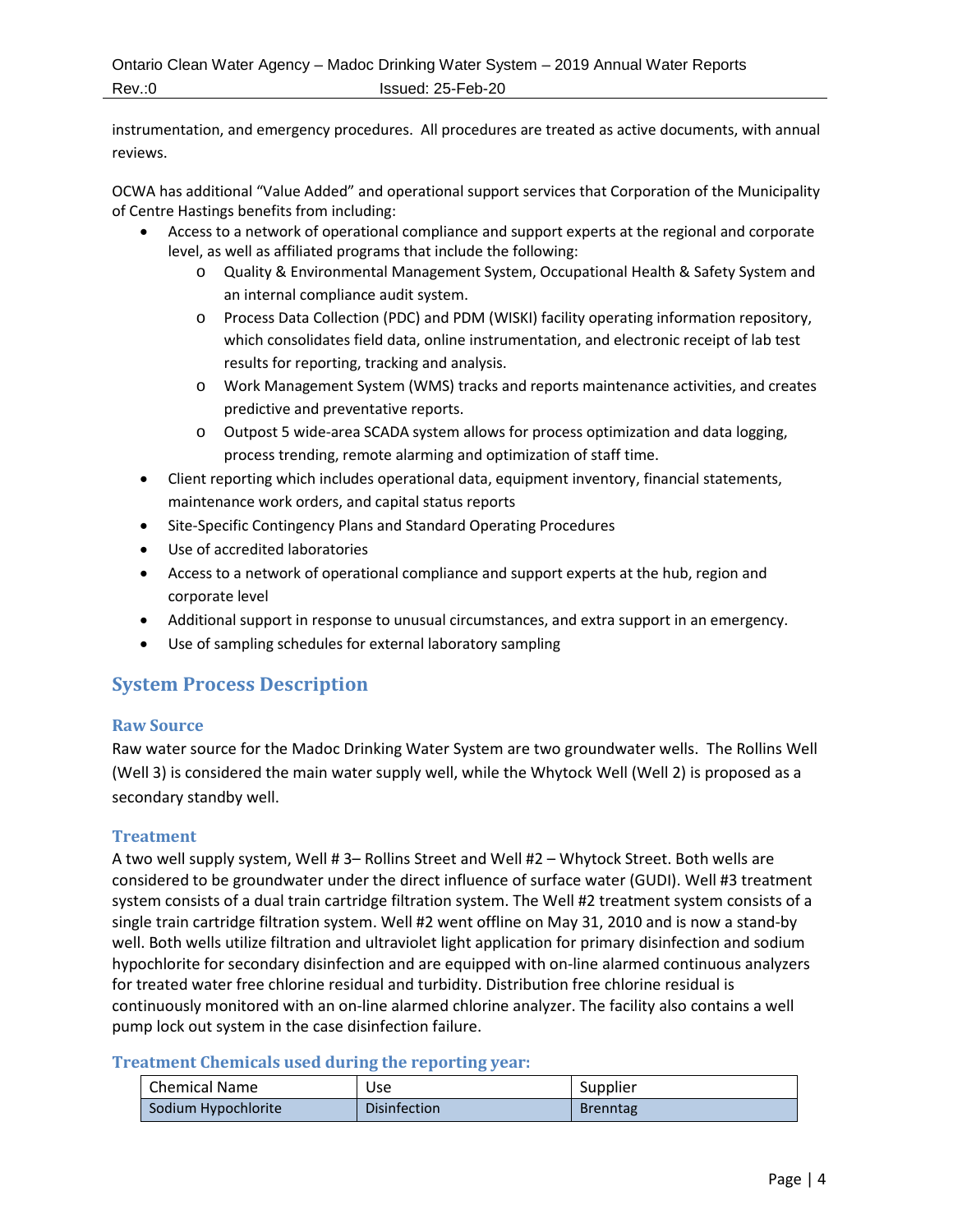# <span id="page-4-0"></span>**Summary of Non-Compliance**

## <span id="page-4-1"></span>**Non-Compliance Identified in a Ministry Inspection:**

## Ministry of Environment Inspection Rating: 100%

| Legislation | requirement(s) system failed to<br>meet | duration of the failure<br>(i.e. date(s)) | <b>Corrective Action</b> | Status |
|-------------|-----------------------------------------|-------------------------------------------|--------------------------|--------|
| N/A         |                                         |                                           |                          |        |

## <span id="page-4-2"></span>**Adverse Water Quality Incidents**

|      |       |           | Cause  |                  |                                |
|------|-------|-----------|--------|------------------|--------------------------------|
| Date | AWQI# | Parameter | Result | Exceedance<br>οf | <b>Corrective Action Taken</b> |
| N/A  |       |           |        |                  |                                |

## <span id="page-4-3"></span>**Non-Compliance**

<span id="page-4-4"></span>

| Legislation | requirement(s) system failed to meet | duration of<br>the failure | <b>Corrective Action</b> | <b>Status</b> |
|-------------|--------------------------------------|----------------------------|--------------------------|---------------|
| N/A         |                                      |                            |                          |               |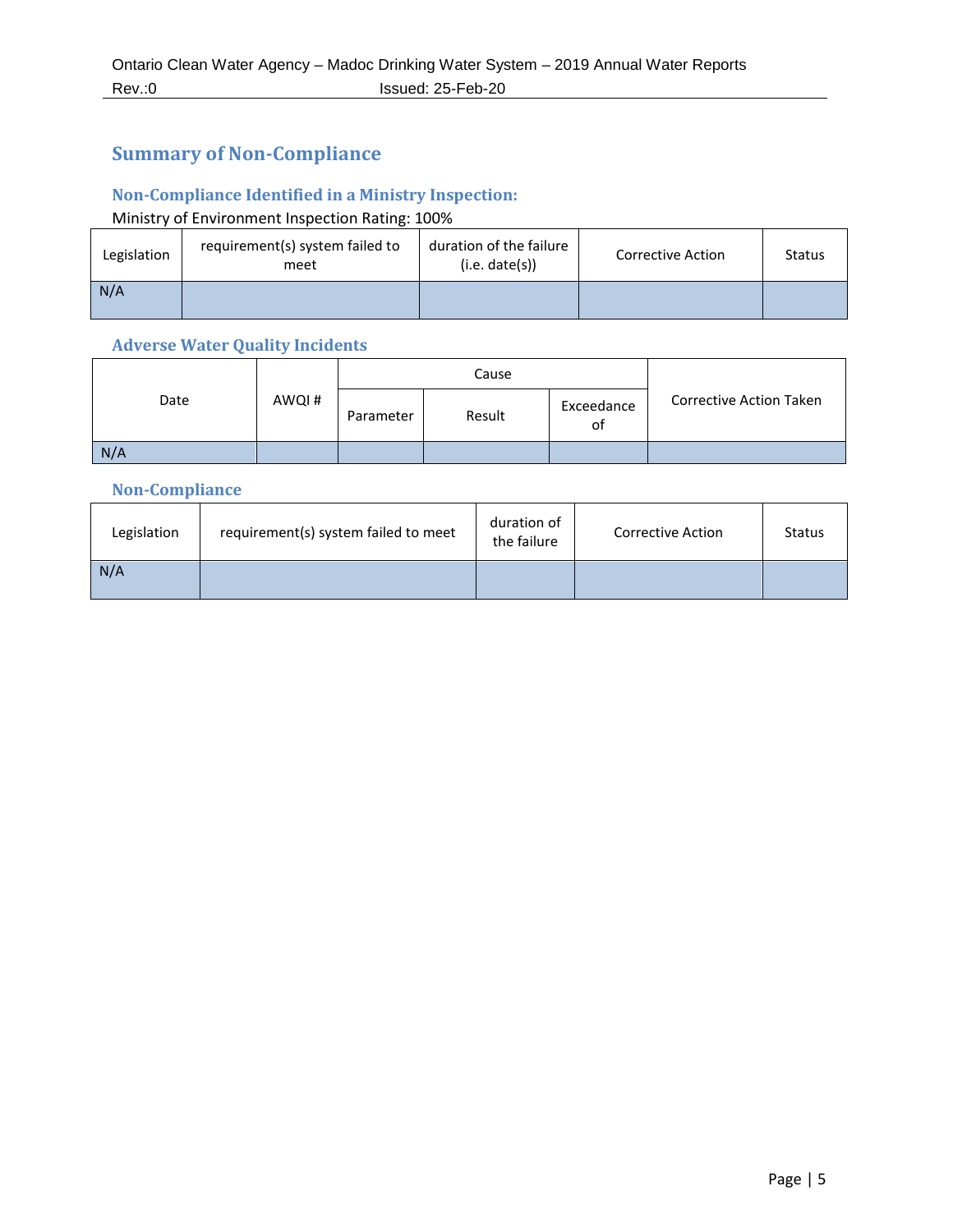## **Flows**

The Madoc Drinking Water System has a rated capacity for Rollins Street Pump house - 1,469m<sup>3</sup>/day and Whytock Street Pump house - 527m<sup>3</sup>/day. Additional flow data can be found under the Water Taking and Transfer Data.

#### <span id="page-5-0"></span>**Raw Water Flows**

The Raw Water flows are regulated under the Permit to Take Water.





The above table shows there were spikes in instantaneous peak flow rate (L/min) and max flow rate these occurrences were caused during pump start-up/pump to waste. The Peak Flow rate was increased in June 2019 during scheduled flow meter calibrations. Due to a new well coming online in 2020, Raw Well 2 (Whytock St.) was taken offline at the beginning of December.

#### *Raw Water Daily Rate of Taking: RW3*

| 1400<br>1200<br>1000<br>800<br>600<br>400<br>200  |      |      | $\overline{\mathbf{M}}$ | xiz  |      | XIX  | रफ   | v    | Niz. | ত    | শু   |            |
|---------------------------------------------------|------|------|-------------------------|------|------|------|------|------|------|------|------|------------|
| 0                                                 | Jan  | Feb  | Mar                     | Apr  | May  | Jun  | Jul  | Aug  | Sep  | Oct  | Nov  | <b>Dec</b> |
| $\rightarrow$ PTTW Max Allowable (m3/d)           | 1150 | 1150 | 1150                    | 1150 | 1150 | 1150 | 1150 | 1150 | 1150 | 1150 | 1150 | 1150       |
| $-Max Flow (m3/d)$                                | 574  | 573  | 549                     | 640  | 586  | 578  | 688  | 740  | 629  | 882  | 988  | 536        |
| $\rightarrow$ Avg (m3/d)                          | 409  | 434  | 422                     | 432  | 428  | 473  | 535  | 560  | 494  | 494  | 589  | 429        |
| <b>-*</b> PTTW Max Allowable Peak Flow<br>(L/min) | 1020 | 1020 | 1020                    | 1020 | 1020 | 1020 | 1020 | 1020 | 1020 | 1020 | 1020 | 1020       |
| <del>—Ж—</del> Max Peak Flow (L/min)              | 1035 | 1059 | 1042                    | 1041 | 1135 | 1079 | 1096 | 1058 | 1048 | 1123 | 1123 | 1119       |

The above table shows there were spikes in instantaneous peak flow rate (L/min) and max flow rate these occurrences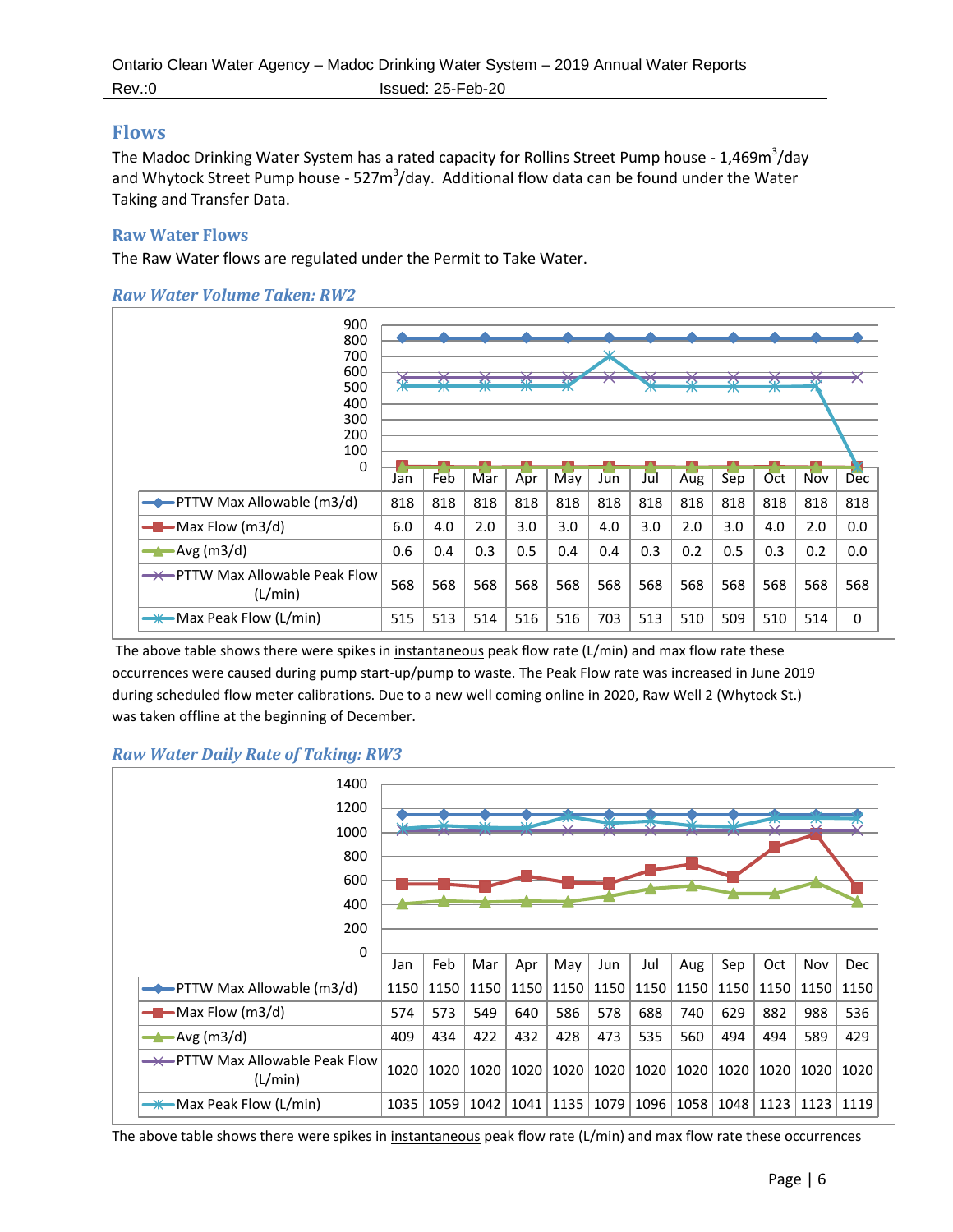were caused during pump start-up/pump to waste. The Peak Flow rate was increased in May 2019 during scheduled flow meter calibrations.

#### *Treated Water Flows - TW3*

The Treated Water flows are regulated under the Municipal Drinking Water License.



# <span id="page-6-0"></span>**Regulatory Sample Results Summary**

- RW2 = Raw Water Well 2
- $RW3 =$ Raw Water Well 3
- TW3 = Treated Water Well 3
- DW = Distribution Water

#### <span id="page-6-1"></span>**Microbiological Testing**

| <b>Location</b>   | <b>Number of</b><br><b>Samples</b> | E. Coli Results<br>(min) - (max) | <b>Total Coliform</b><br><b>Results</b><br>$(min) - (max)$ | Number of<br><b>HPC</b><br><b>Samples</b> | <b>HPC Results</b><br>$(min) - (max)$ |
|-------------------|------------------------------------|----------------------------------|------------------------------------------------------------|-------------------------------------------|---------------------------------------|
| Raw - RW2         | 48*                                | $0 - 0$                          | $0 - 1$                                                    | $\sim$                                    | $\sim$                                |
| Raw - RW3         | 53                                 | $0 - 8$                          | $0 - 620$                                                  | $\sim$                                    | $\sim$                                |
| Treated - TW3     | 54                                 | $0 - 0$                          | $0 - 0$                                                    | 54                                        | $0 - 3$                               |
| Distribution - DW | 127                                | $0 - 0$                          | $0 - 0$                                                    | 127                                       | $0 - 1020$                            |

<span id="page-6-2"></span>\* Due to a new well coming online in 2020, Raw Well 2 (Whytock St.) was taken offline at the beginning of December, ceasing all microbiological sampling.

### **Operational Testing**

#### *On-Line*

| <b>Parameter</b>                                   | <b>Range of Results</b><br>$(min# - max #)$ |
|----------------------------------------------------|---------------------------------------------|
| Turbidity, Well #3 Filter Effluent Train #1 (NTU)  | $0.00 - 2.00$ NTU*                          |
| Turbidity, Well #3 Filter Effluent Train # 2 (NTU) | $0.00 - 2.00$ NTU*                          |
| Chlorine, Well #3 Treated                          | $0.00 - 5.00$ mg/L <sup>*</sup>             |
| Total Chlorine, Distribution                       | $0.00 - 4.30$ mg/L                          |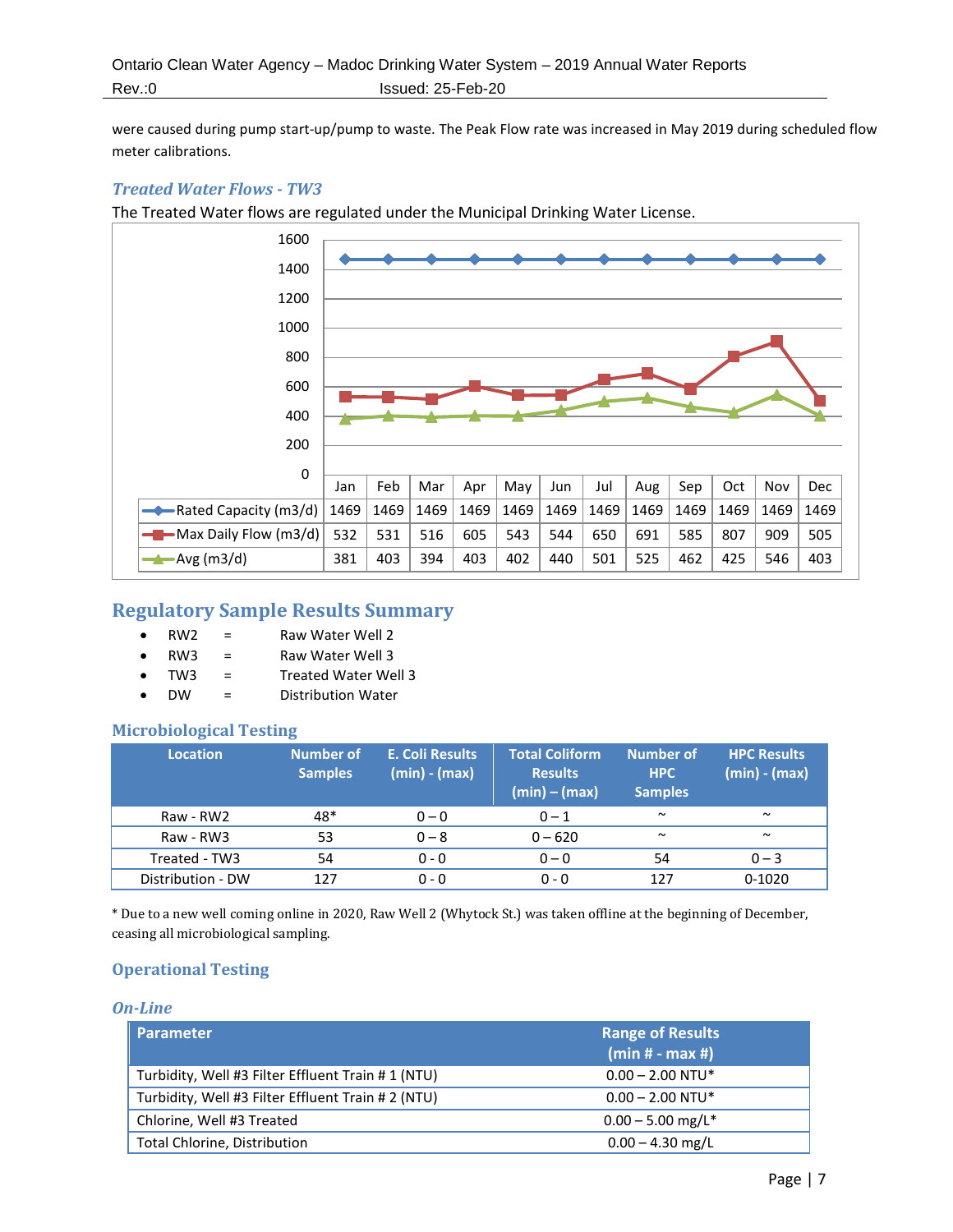Rev.:0 Issued: 25-Feb-20

#### Free Chlorine, Distribution 0.00 – 4.00 mg/L

**\*** Instrument spikes and dips recorded by on-line instrumentation were a result of air bubbles and various maintenance and calibration activities. Power interruptions may also cause an instrument reading to drop to zero. All events are reviewed for compliance with O. Reg. 170/03 and if warranted, are reported to the Ministry of Environment as Adverse Water Quality Incidents.

#### *In-House*

| <b>Parameter</b>                     | # of grab<br>samples<br>taken | <b>Range of Results</b><br>$(min# - max #)$ |
|--------------------------------------|-------------------------------|---------------------------------------------|
| Raw Water Turbidity grabs - Well 2   | 12                            | $0.05 - 1.24$ NTU                           |
| Raw Water UVT grabs - Well 2         | 12                            | $93.90 - 97.30 %$                           |
| Raw Water Turbidity grabs - Well 3   | 12                            | $0.07 - 0.22$ NTU                           |
| Raw Water UVT grabs - Well 3         | 12                            | $94.60 - 97.60 %$                           |
| Well #3 Treated Water Free Chlorine  | 54                            | $1.79 - 2.5$ mg/L                           |
| Well #3 Treated Water Total Chlorine | 54                            | $2.04 - 3.8$ mg/L                           |
| Distribution Free Chlorine           | 131                           | $1.01 - 2.3$ mg/L                           |
| <b>Distribution Total Chlorine</b>   | 130                           | $1.62 - 2.26$ mg/L                          |

#### <span id="page-7-0"></span>Additional Legislated Samples

| <b>Date of Legal</b><br><b>Instrument issued</b>              | <b>Parameter</b>                | <b>Sample</b><br><b>Location</b> | # of grab<br>samples taken            | <b>Range of Results</b><br>$(min# - max #)$ |  |  |
|---------------------------------------------------------------|---------------------------------|----------------------------------|---------------------------------------|---------------------------------------------|--|--|
| <b>MDWL: 153-101</b><br><b>Drinking Water Health</b>          | Antimony (ug/L)                 | RW <sub>2</sub>                  | 12                                    | $0.002 - 0.004$                             |  |  |
| <b>Related Parameters</b>                                     |                                 | RW <sub>3</sub>                  | 1                                     | 0.001                                       |  |  |
|                                                               |                                 | TW <sub>3</sub>                  | $\mathbf{1}$                          | 0.83                                        |  |  |
|                                                               |                                 | <b>DW</b>                        | 1                                     | 0.87                                        |  |  |
| <b>MDWL: 153-101</b>                                          | Organic Nitrogen (mg/L)         | RW <sub>2</sub>                  | 4                                     | $< 0.02 - 0.05$                             |  |  |
| <b>Drinking Water Non-Health</b><br><b>Related Parameters</b> |                                 | RW <sub>3</sub>                  | 4                                     | $< 0.02 - 0.05$                             |  |  |
|                                                               | Dissolved Organic Carbon (mg/L) | RW <sub>2</sub>                  | 4                                     | $1.0 - 2.0$                                 |  |  |
|                                                               |                                 | RW <sub>3</sub>                  | 4                                     | $1.00 - 2.00$                               |  |  |
|                                                               | Ammonia (mg/L)                  | RW <sub>2</sub>                  | Whytock did not operate in 2019       |                                             |  |  |
| <b>Additional Samples</b>                                     | Total Kjeldahl Nitrogen (N)     | <b>RW 2</b>                      | 4                                     | $< 0.05 - 0.34$                             |  |  |
|                                                               | (mg/L)                          | RW <sub>3</sub>                  | 4                                     | $< 0.05 - < 0.32$                           |  |  |
|                                                               | Total Ammonia Nitrogen (mg/L)   | <b>RW 2</b>                      | 4                                     | $< 0.01 - 0.04$                             |  |  |
|                                                               |                                 | RW <sub>3</sub>                  | 4                                     | $< 0.04 - 0.07$                             |  |  |
|                                                               | Fluoride                        | <b>TW</b>                        | Fluoride is not used at this facility |                                             |  |  |

#### <span id="page-7-1"></span>**Lead Sampling**

The Lead Sampling Program is required under O.Reg 170/03. This system qualified for the plumbing exemption.

| <b>Location</b> | <b>Date</b>   | Lead<br>(ug/L)           | pH          | <b>Alkalinity (mg/L)</b><br>as CACO <sub>3</sub> |
|-----------------|---------------|--------------------------|-------------|--------------------------------------------------|
|                 | Limits/Ranges | 10.0                     | $6.5 - 8.5$ | 30-500                                           |
| Hydrant #02     | $Mar-19$      | $\overline{\phantom{m}}$ | 7.81        | 280                                              |
| Hydrant #78     | $Mar-19$      | $- -$                    | 7.79        | 290                                              |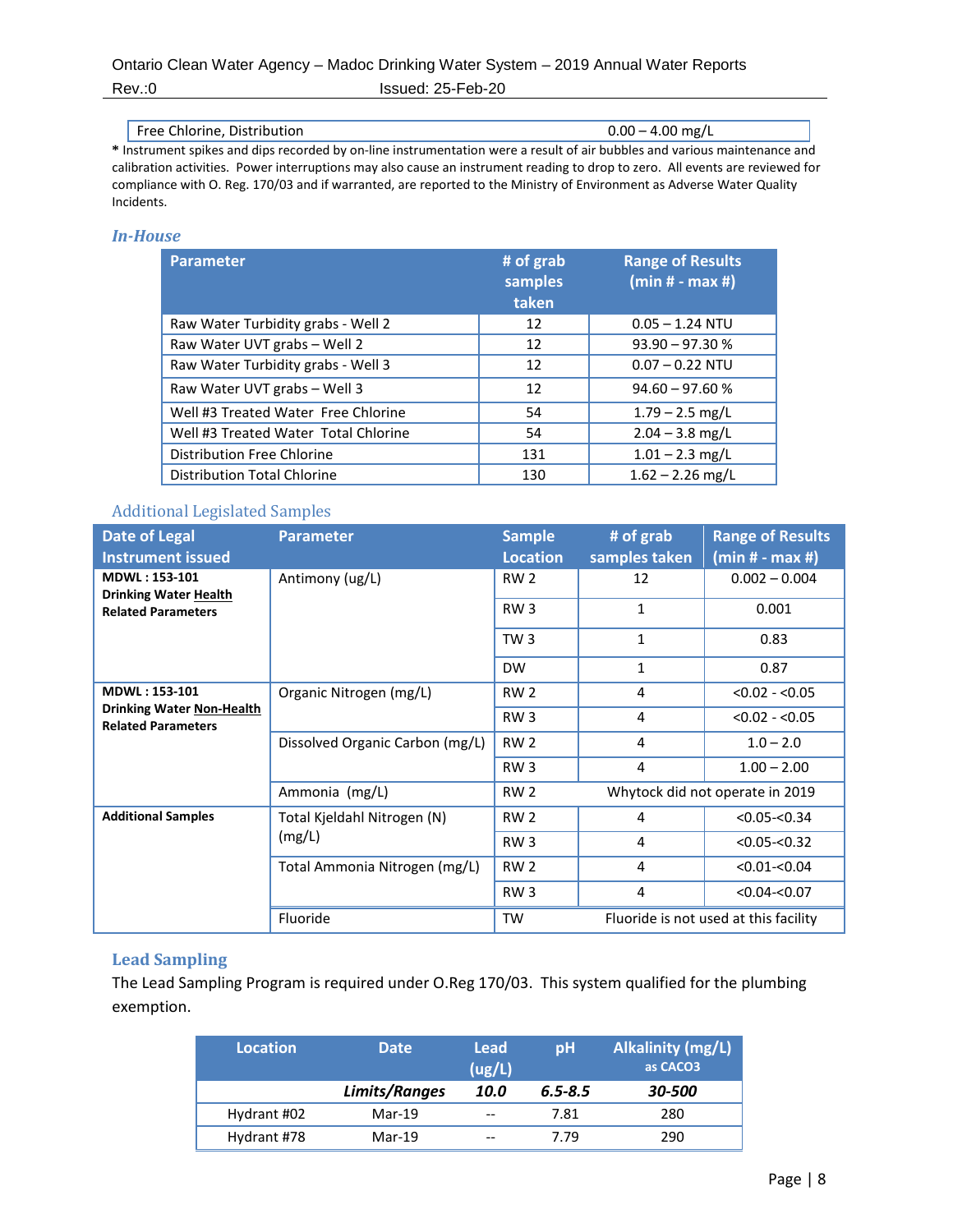# Ontario Clean Water Agency – Madoc Drinking Water System – 2019 Annual Water Reports Rev.:0 **Issued: 25-Feb-20**

| Hydrant #82 |        | $\hspace{0.05cm} \ldots$ | / CC<br>ر ر. |  |
|-------------|--------|--------------------------|--------------|--|
| Hydrant #87 | .ent−` | $- -$                    | . 20         |  |

<span id="page-8-0"></span>Inorganic Parameters

- MAC = Maximum Allowable Concentration as per O.Reg 169/03
- BDL = Below the laboratory detection level
- Fluoride and Sodium are only required to be tested every 60 months.

| <b>Parameter</b>             | <b>Sample Date</b> | <b>Result Value</b>                                                                                           | <b>MAC</b> |            | <b>Exceedance</b> |
|------------------------------|--------------------|---------------------------------------------------------------------------------------------------------------|------------|------------|-------------------|
|                              |                    |                                                                                                               |            | <b>MAC</b> | $2$ MAC           |
| Antimony: Sb (ug/L) - TW3    | 2019/03/18         | 0.83                                                                                                          | 6.0        | No         | No                |
| Arsenic: As (ug/L) - TW3     | 2019/03/18         | 2.3                                                                                                           | 25.0       | <b>No</b>  | <b>No</b>         |
| Barium: Ba (ug/L) - TW3      | 2019/03/18         | 135.0                                                                                                         | 1000.0     | No         | No                |
| Boron: B (ug/L) - TW3        | 2019/03/18         | 24.0                                                                                                          | 5000.0     | <b>No</b>  | <b>No</b>         |
| Cadmium: Cd (ug/L) - TW3     | 2019/03/18         | 0.119                                                                                                         | 5.0        | No         | No                |
| Chromium: Cr (ug/L) - TW3    | 2019/03/18         | 0.09                                                                                                          | 50.0       | No         | No.               |
| Mercury: Hg (ug/L) - TW3     | 2019/03/18         | <mdl0.01< th=""><th>1.0</th><th>No</th><th>No</th></mdl0.01<>                                                 | 1.0        | No         | No                |
| Selenium: Se (ug/L) - TW3    | 2019/03/18         | 0.5                                                                                                           | 50.0       | <b>No</b>  | <b>No</b>         |
| Uranium: U (ug/L) - TW3      | 2019/03/18         | 0.833                                                                                                         | 20.0       | No         | No                |
| <b>Additional Inorganics</b> |                    |                                                                                                               |            |            |                   |
| Nitrite (mg/L) - TW3         | 2019/01/02         | <mdl0.003< th=""><th>1.0</th><th>No</th><th>No</th></mdl0.003<>                                               | 1.0        | No         | No                |
| Nitrite (mg/L) - TW3         | 2019/04/01         | <mdl0.003< th=""><th><math display="inline">1.0\,</math></th><th><b>No</b></th><th><b>No</b></th></mdl0.003<> | $1.0\,$    | <b>No</b>  | <b>No</b>         |
| Nitrite (mg/L) - TW3         | 2019/07/08         | <mdl 0.003<="" th=""><th>1.0</th><th>No</th><th>No</th></mdl>                                                 | 1.0        | No         | No                |
| Nitrite (mg/L) - TW3         | 2019/10/07         | <mdl0.003< th=""><th>1.0</th><th><b>No</b></th><th><b>No</b></th></mdl0.003<>                                 | 1.0        | <b>No</b>  | <b>No</b>         |
| Nitrate (mg/L) - TW3         | 2019/01/02         | 3.24                                                                                                          | 10.0       | No         | <b>No</b>         |
| Nitrate (mg/L) - TW3         | 2019/04/01         | 1.89                                                                                                          | 10.0       | No         | <b>No</b>         |
| Nitrate (mg/L) - TW3         | 2019/07/08         | 2.41                                                                                                          | 10.0       | No         | No                |
| Nitrate (mg/L) - TW3         | 2019/10/07         | 1.53                                                                                                          | 10.0       | <b>No</b>  | <b>No</b>         |
| <b>60 Month Sampling</b>     |                    |                                                                                                               |            |            |                   |
| Sodium(mg/L)-TW3             | 2018/07/25         | 63.7                                                                                                          | 20.0       | Yes        | Yes               |
| Fluoride(mg/L)-TW3           | 2018/06/25         | 0.45                                                                                                          | 1.50       | No         | No                |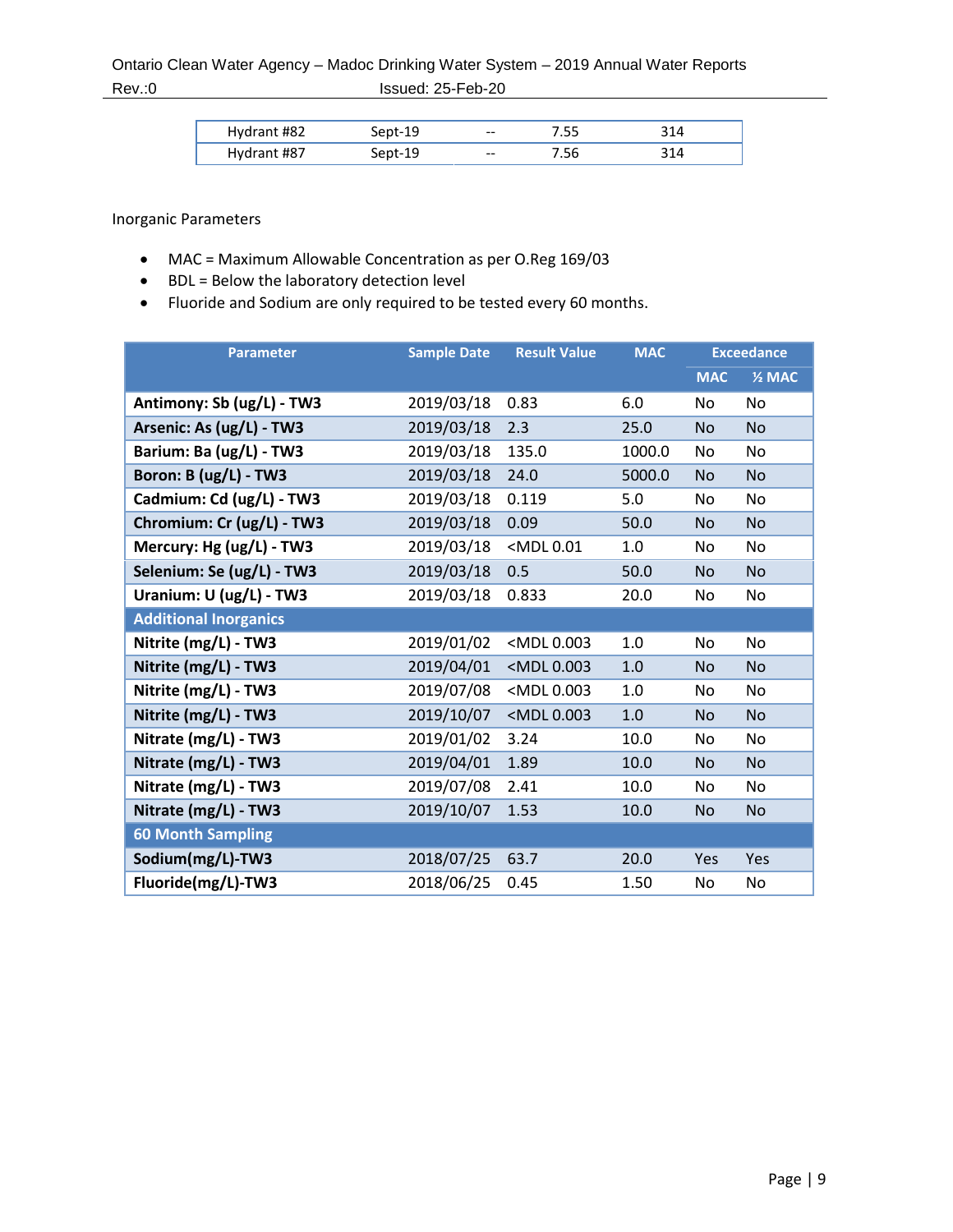# <span id="page-9-0"></span>**Organic Parameters**

- MAC = Maximum Allowable Concentration as per O.Reg 169/03
- BDL = Below the laboratory detection level

|                                                                     |                    |                                                                              |            |            | <b>Exceedance</b>           |
|---------------------------------------------------------------------|--------------------|------------------------------------------------------------------------------|------------|------------|-----------------------------|
| <b>Parameter</b>                                                    | <b>Sample Date</b> | <b>Result Value</b>                                                          | <b>MAC</b> | <b>MAC</b> | $\frac{1}{2}$<br><b>MAC</b> |
| Alachlor (ug/L) - TW3                                               | 2019/03/18         | <mdl 0.02<="" th=""><th>5.00</th><th>No</th><th>No</th></mdl>                | 5.00       | No         | No                          |
| Atrazine + N-dealkylated metabolites (ug/L) -<br>TW <sub>3</sub>    | 2019/03/18         | <mdl 0.01<="" th=""><th>5.00</th><th>No</th><th><b>No</b></th></mdl>         | 5.00       | No         | <b>No</b>                   |
| Azinphos-methyl (ug/L) - TW3                                        | 2019/03/18         | <mdl 0.05<="" th=""><th>20.00</th><th>No</th><th>No</th></mdl>               | 20.00      | No         | No                          |
| Benzene (ug/L) - TW3                                                | 2019/03/18         | <mdl 0.32<="" th=""><th>1.00</th><th>No</th><th><b>No</b></th></mdl>         | 1.00       | No         | <b>No</b>                   |
| Benzo(a)pyrene (ug/L) - TW3                                         | 2019/03/18         | <mdl 0.004<="" th=""><th>0.01</th><th>No</th><th>No</th></mdl>               | 0.01       | No         | No                          |
| Bromoxynil (ug/L) - TW3                                             | 2019/03/18         | <mdl 0.33<="" th=""><th>5.00</th><th>No</th><th>No</th></mdl>                | 5.00       | No         | No                          |
| Carbaryl (ug/L) - TW3                                               | 2019/03/18         | <mdl 0.05<="" th=""><th>90.00</th><th>No</th><th>No</th></mdl>               | 90.00      | No         | No                          |
| Carbofuran (ug/L) - TW3                                             | 2019/03/18         | <mdl 0.01<="" th=""><th>90.00</th><th>No</th><th><b>No</b></th></mdl>        | 90.00      | No         | <b>No</b>                   |
| Carbon Tetrachloride (ug/L) - TW3                                   | 2019/03/18         | <mdl 0.17<="" th=""><th>2.00</th><th>No</th><th>No</th></mdl>                | 2.00       | No         | No                          |
| Chlorpyrifos (ug/L) - TW3                                           | 2019/03/18         | <mdl 0.02<="" th=""><th>90.00</th><th><b>No</b></th><th><b>No</b></th></mdl> | 90.00      | <b>No</b>  | <b>No</b>                   |
| Diazinon (ug/L) - TW3                                               | 2019/03/18         | <mdl 0.02<="" th=""><th>20.00</th><th>No</th><th>No</th></mdl>               | 20.00      | No         | No                          |
| Dicamba (ug/L) - TW3                                                | 2019/03/18         | $<$ MDL $0.2$                                                                | 120.00     | No         | No                          |
| 1,2-Dichlorobenzene (ug/L) - TW3                                    | 2019/03/18         | <mdl0.41< th=""><th>200.00</th><th>No</th><th>No</th></mdl0.41<>             | 200.00     | No         | No                          |
| 1,4-Dichlorobenzene (ug/L) - TW3                                    | 2019/03/18         | <mdl 0.36<="" th=""><th>5.00</th><th>No</th><th><b>No</b></th></mdl>         | 5.00       | No         | <b>No</b>                   |
| 1,2-Dichloroethane (ug/L) - TW3                                     | 2019/03/18         | <mdl 0.35<="" th=""><th>5.00</th><th>No</th><th>No</th></mdl>                | 5.00       | No         | No                          |
| 1,1-Dichloroethylene (ug/L) - TW3                                   | 2019/03/18         | <mdl 0.33<="" th=""><th>14.00</th><th><b>No</b></th><th><b>No</b></th></mdl> | 14.00      | <b>No</b>  | <b>No</b>                   |
| Dichloromethane (Methylene Chloride) (ug/L) -<br>TW <sub>3</sub>    | 2019/03/18         | <mdl 0.35<="" th=""><th>50.00</th><th>No</th><th>No</th></mdl>               | 50.00      | No         | No                          |
| 2,4-Dichlorophenol (ug/L) - TW3                                     | 2019/03/18         | <mdl 0.15<="" th=""><th>900.00</th><th>No</th><th>No</th></mdl>              | 900.00     | No         | No                          |
| 2,4-Dichlorophenoxy acetic acid (2,4-D) (ug/L) -<br>TW <sub>3</sub> | 2019/03/18         | <mdl 0.19<="" th=""><th>100.00</th><th>No</th><th>No</th></mdl>              | 100.00     | No         | No                          |
| Diclofop-methyl (ug/L) - TW3                                        | 2019/03/18         | $<$ MDL $0.4$                                                                | 9.00       | <b>No</b>  | <b>No</b>                   |
| Dimethoate (ug/L) - TW3                                             | 2019/03/18         | <mdl 0.06<="" th=""><th>20.00</th><th>No</th><th>No</th></mdl>               | 20.00      | No         | No                          |
| Diquat (ug/L) - TW3                                                 | 2019/03/18         | <mdl 1.0<="" th=""><th>70.00</th><th><b>No</b></th><th><b>No</b></th></mdl>  | 70.00      | <b>No</b>  | <b>No</b>                   |
| Diuron (ug/L) - TW3                                                 | 2019/03/18         | <mdl 0.03<="" th=""><th>150.00</th><th>No</th><th>No</th></mdl>              | 150.00     | No         | No                          |
| Glyphosate (ug/L) - TW3                                             | 2019/03/18         | $<$ MDL 1.0                                                                  | 280.00     | <b>No</b>  | No                          |
| Malathion (ug/L) - TW3                                              | 2019/03/18         | <mdl 0.02<="" th=""><th>190.00</th><th>No</th><th>No</th></mdl>              | 190.00     | No         | No                          |
| Metolachlor (ug/L) - TW3                                            | 2019/03/18         | <mdl 0.01<="" th=""><th>50.00</th><th><b>No</b></th><th>No</th></mdl>        | 50.00      | <b>No</b>  | No                          |
| Metribuzin (ug/L) - TW3                                             | 2019/03/18         | <mdl 0.02<="" th=""><th>80.00</th><th>No</th><th>No</th></mdl>               | 80.00      | No         | No                          |
| Monochlorobenzene (Chlorobenzene) (ug/L) -<br>TW <sub>3</sub>       | 2019/03/18         | $<$ MDL $0.3$                                                                | 80.00      | <b>No</b>  | <b>No</b>                   |
| Paraquat (ug/L) - TW3                                               | 2019/03/18         | <mdl 1.0<="" th=""><th>10.00</th><th>No</th><th>No</th></mdl>                | 10.00      | No         | No                          |
| PCB (ug/L) - TW3                                                    | 2019/03/18         | <mdl 0.04<="" th=""><th>3.00</th><th>No</th><th>No</th></mdl>                | 3.00       | No         | No                          |
| Pentachlorophenol (ug/L) - TW3                                      | 2019/03/18         | <mdl 0.15<="" th=""><th>60.00</th><th>No</th><th>No</th></mdl>               | 60.00      | No         | No                          |
| Phorate (ug/L) - TW3                                                | 2019/03/18         | <mdl 0.01<="" th=""><th>2.00</th><th>No</th><th>No</th></mdl>                | 2.00       | No         | No                          |
| Picloram (ug/L) - TW3                                               | 2019/03/18         | <mdl 1.0<="" th=""><th>190.00</th><th>No</th><th>No</th></mdl>               | 190.00     | No         | No                          |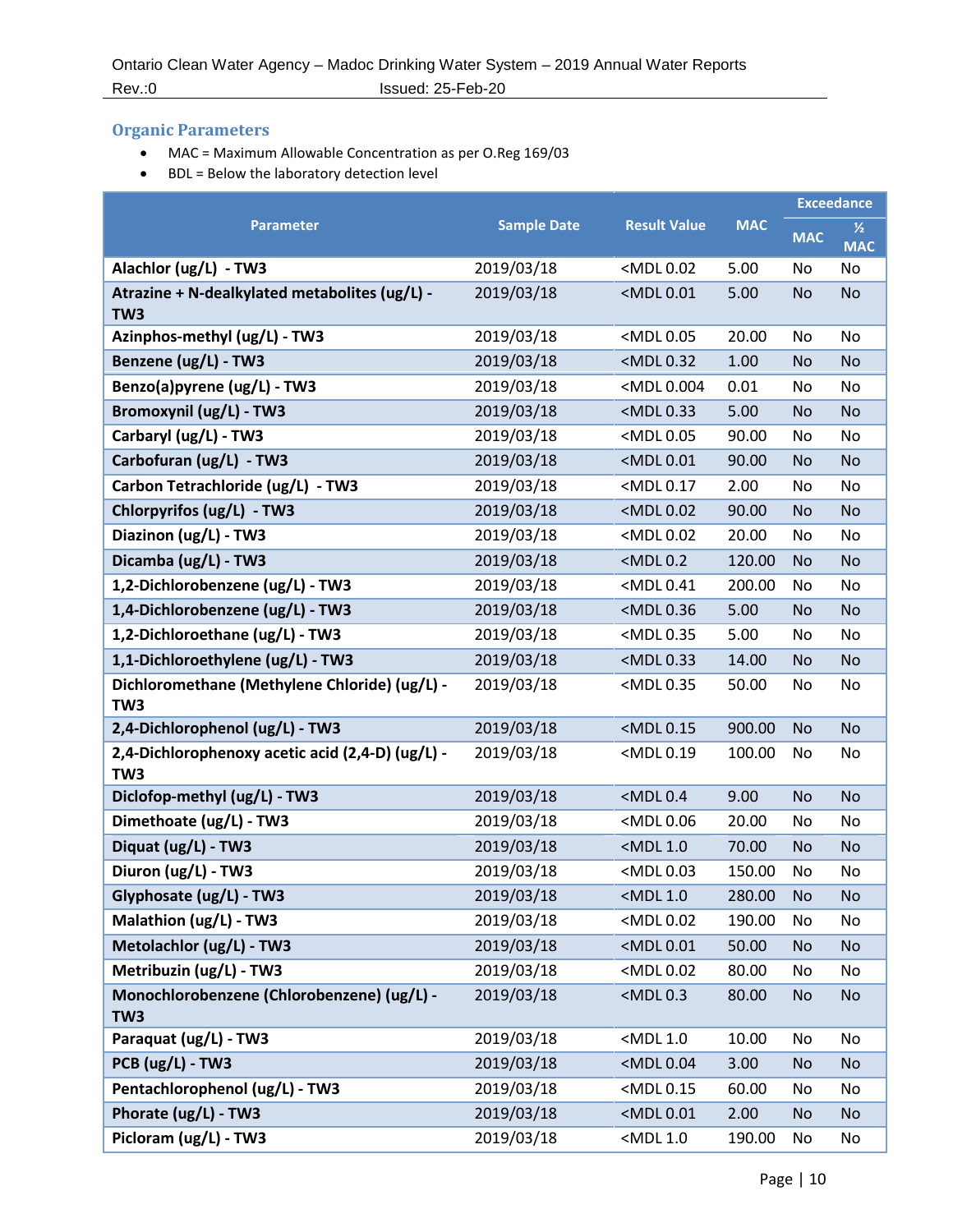Ontario Clean Water Agency – Madoc Drinking Water System – 2019 Annual Water Reports Rev.:0 **Issued: 25-Feb-20** 

| Prometryne (ug/L) - TW3                                    | 2019/03/18 | $<$ MDL $0.03$                                                               | 1.00   | No.       | <b>No</b> |
|------------------------------------------------------------|------------|------------------------------------------------------------------------------|--------|-----------|-----------|
| Simazine (ug/L) - TW3                                      | 2019/03/18 | <mdl 0.01<="" th=""><th>10.00</th><th>No</th><th>No</th></mdl>               | 10.00  | No        | No        |
| Terbufos (ug/L) - TW3                                      | 2019/03/18 | <mdl0.01< th=""><th>1.00</th><th><b>No</b></th><th><b>No</b></th></mdl0.01<> | 1.00   | <b>No</b> | <b>No</b> |
| Tetrachloroethylene (ug/L) - TW3                           | 2019/03/18 | <mdl 0.35<="" th=""><th>10.00</th><th>No</th><th>No</th></mdl>               | 10.00  | No        | No        |
| 2,3,4,6-Tetrachlorophenol (ug/L) - TW3                     | 2019/03/18 | $<$ MDL $0.2$                                                                | 100.00 | <b>No</b> | <b>No</b> |
| Triallate (ug/L) - TW3                                     | 2019/03/18 | <mdl 0.01<="" th=""><th>230.00</th><th>No</th><th>No</th></mdl>              | 230.00 | No        | No        |
| Trichloroethylene (ug/L) - TW3                             | 2019/03/18 | <mdl 0.44<="" th=""><th>5.00</th><th><b>No</b></th><th><b>No</b></th></mdl>  | 5.00   | <b>No</b> | <b>No</b> |
| 2,4,6-Trichlorophenol (ug/L) - TW3                         | 2019/03/18 | <mdl 0.25<="" th=""><th>5.00</th><th>No</th><th>No.</th></mdl>               | 5.00   | No        | No.       |
| $(MCPA)$ (ug/L) - TW3                                      | 2019/03/18 | $<$ MDL $0.12$                                                               | 45.00  | No.       | <b>No</b> |
| Trifluralin (ug/L) - TW3                                   | 2019/03/18 | <mdl 0.02<="" th=""><th>1.00</th><th>No</th><th>No</th></mdl>                | 1.00   | No        | No        |
| Vinyl Chloride (ug/L) - TW3                                | 2019/03/18 | $<$ MDL 0.17                                                                 | 100.00 | <b>No</b> | <b>No</b> |
| <b>DISTRIBUTION WATER</b>                                  |            |                                                                              |        |           |           |
| Trihalomethane: Total (ug/L) Annual Average -<br><b>DW</b> | 2019/01/01 | 21.0                                                                         | 100.00 | No.       | No.       |
| HAA Total (ug/L) Annual Average - DW                       | 2019/01/01 | 11.775                                                                       | 80     | N/A       | N/A       |

# <span id="page-10-0"></span>**Maintenance Summary**

OCWA uses a risk-based preventative maintenance framework that ensures assets are maintained to manufacturer's and/or industry standards. Maintenance is completed using various tools and operational supports.

OCWA uses a Work Tracking Database (Maximo). Maximo is a maintenance tracking system that can generate work orders as well as give summaries of completed and scheduled work. During the year, the operating authority at the facility generates scheduled work orders on a weekly, monthly and annual basis. The service work is recorded in the work order history. This ensures routine and preventive maintenance is carried out. Emergency and capital repair maintenance is completed and added to the system.

Capital projects are listed and provided to the Corporation of the Municipality of Centre Hastings in the form of a "Capital Forecast". This list is developed by facility staff and provides recommendations for facility components requiring upgrading or improvement.

| Preventative/Weekly Maintenance Work Orders Completed | 265 |
|-------------------------------------------------------|-----|
| Operational Maintenance Work Orders Completed         | 14  |
| Capital Maintenance Work Orders Completed             |     |

# <span id="page-10-1"></span>**Maintenance Highlights: major expenses incurred to install, repair or replace required equipment**

- Annual UV/Reference Sensor Calibration
- Water Tower Inspection
- Chlorine Parts and Maintenance
- <span id="page-10-2"></span>• Trojan UV Replacement Parts